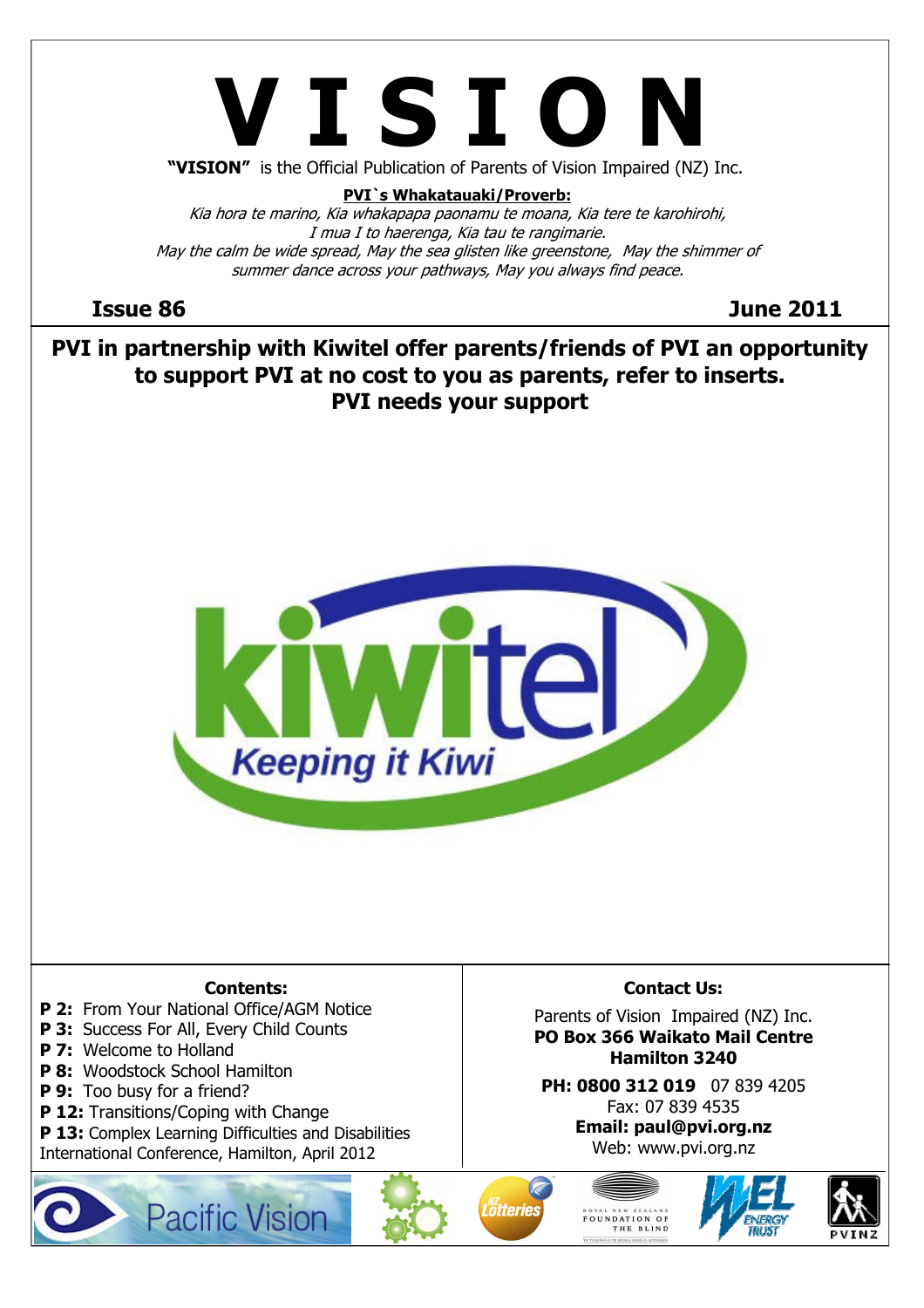## From your National Office

#### Greetings Parents,

Inserted in this magazine are two very important pieces of paper that provide an opportunity for **PVI** to become more financially independent at no cost to you.

The current fundraising climate is tight to say the least. Our main funder of charitable dollar comes from the RNZFB and their share has fallen. Funding cuts to all RNZFB consumer groups are taking place. The RNZFB has indicated to PVI that funding cuts will the norm until the RNZFB Board decides otherwise. This is the new reality of the current climate…..

So how can **you** help without it costing you any money at all? Simply read the **KiwiTel** information flyer inserted and then fill in the application to change to **KiwiTel** and **post to PVI.** A no loss or cost to yourselves opportunity to help PVI. **KiwiTel** will then donate 5% of the gross telecommunication account (which includes landline, internet and cell phone) to PVI. That is \$5 in every \$100.00 with close to 1200 family members, the potential to assist PVI is considerable.

One might ask what would PVI do with this money. Look at the gains we have made of recent times: -

- A PVI initiated petition gained a new school on the Homai complex—opening Aug 11
- 30 plus additional Resource Teachers of Vision
- An adoption of the BLENNZ model of education for our children. This model is world class.

Together with the employment of staff and stable governance we have continued to provide our annual conferences and regional development and training. Communication continues via "Vision" and our website, however all of the above is currently under threat as a result of the funding cuts.

Ask your extended family to change, ask your employer to change and nominate PVI. All of you can become our agents working on behalf of PVI….

We shall continue to apply for funding elsewhere re trusts etc, however **you** can help by supporting **KiwiTel** who in turn will support us.

#### Parents of Vision Impaired (N.Z.) Inc. Annual General Meeting

PVI (N.Z.) Inc. will hold its Annual General Meeting at the Bella Vista Express Hotel Auckland Airport, on Saturday, 19th November 2011 at 11.30am followed by lunch and guest speaker.

(Please note this is a change from the previous unconfirmed date from the last "Vision" magazine.)

Board positions up for re-election at this A.G.M. are: -

- 1 Upper North Island position
- 1 Lower South Island position
- 1 Lower North Island position
- 1 Central North Island position
- 1 Tangata Whenua position
- 1 Pacific Island position

(Proxy papers will be sent to you in the October "Vision".)

You are welcome to send any remits for changes to our Constitution to the Chair of the Board, PVI, C/- PO Box 366, Hamilton, for consideration by the Board, and if accepted, notice of any proposal will be advertised in the August "Vision" and on the PVI website: www.pvi.org.nz

As your E O, I have recommended to the PVI Board that we no longer have the finances to continue to run our conference as we have previously done. Alternatively, this year we are holding a 1 day A.G.M. with a guest speaker. PVI will pay for reasonable travel costs and lunch for the day. Should you wish to stay over, accommodation will be at your cost. However, if you wish to stay at the Bella Vista, PVI can book you in at our special cheaper rate.

 Sorry, but this is the impact of a falling donation dollar…… hence the "Kiwitel" option is so important. Paul

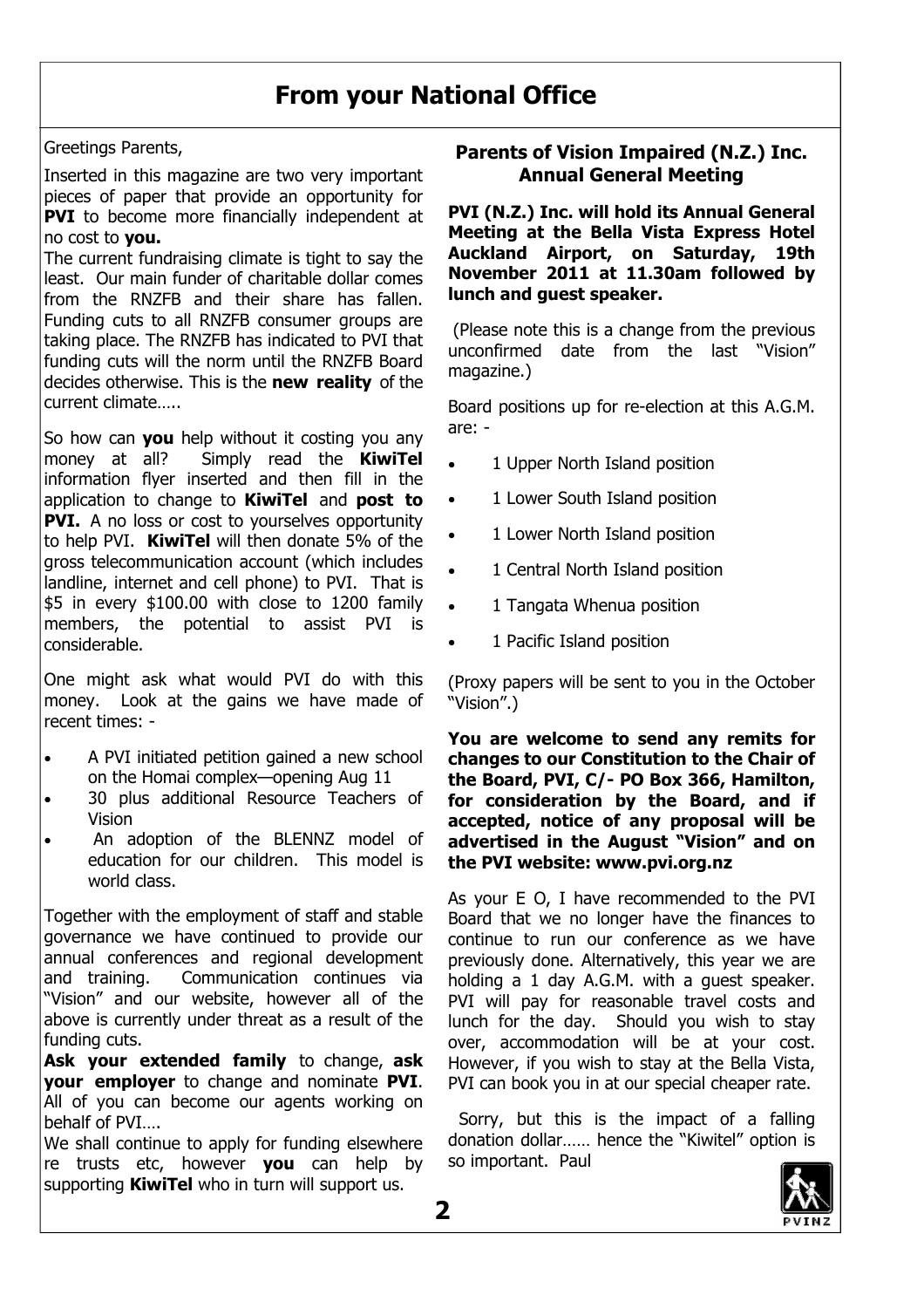## Success for All – Every School, Every Child

#### Key messages from 31 May 2011

All three sensory schools and the Ministry were represented at the meeting.

A staged and managed process for the aggregation of resources to the three sensory schools has been planned.

The Ongoing Resourcing Scheme's (ORS) specialist 0.1 and 0.2 teacher resource will be provided to the three sensory schools from 2012 for the 420 ORS students verified as Deaf or with a significant hearing impairment and for the 250 ORS students who are verified as blind or who have low vision as their primary significant educational need.

There are also about 500 ORS verified students who are blind or have low vision and also have other significant disabilities. Resourcing will not be aggregated for this group of students and BLENNZ will develop support arrangements through transfer of staffing arrangements with enrolling schools where appropriate.

For students enrolled at special schools the 0.1 or 0.2 teacher resource will not be aggregated or will be transferred back as agreed between the schools.

There will be no change to the teacher aide allocation process for these students for 2012. Teacher aide will continue to be allocated by the Ministry of Education and other fund holders.

Specialist services will continue to be provided by Ministry, Special Education and other fund holders and the sensory schools will develop partnerships with the specialist services providers in the provision of services to students and enrolling schools.

Opportunities for flexible arrangements to be piloted will be identified and developed.

Staff from the sensory schools have begun to have meetings with enrolling schools and these will continue over term two and perhaps into term three. Arrangements for 2012 for each school and each student will be agreed by the end of term three.

Increased funding for the training of Resource Teachers Vision and Resource Teacher Deaf have been made possible in Budget 2011. Training will be increased for the training intakes in 2012 and 2013. The courses are part-time for two years.

For information about applying for study awards and the courses available go to :www.minedu.govt.nz/ sestudyawards

The next project management team meeting is scheduled for 29 June 2011.

#### Background to Aggregating Sensory Resources

This policy initiative is the result of:

- Feedback to the Review of Special Education discussion document. The majority of the feedback came from parents. Educational staff, advocacy and interest groups also contributed.
- The need to get a more flexible and responsive service which meets the individual needs of children with sensory impairments
- The Ministry of Education working with the sensory schools over time. In particular, this initiative follows on from the work of sensory schools to match student need with specialist teacher capacity.

#### Benefits of policy initiative for children

- Allows for more flexibility in how and what resources are provided
- Allows for redefinition of types of workforces to most appropriately meet student need

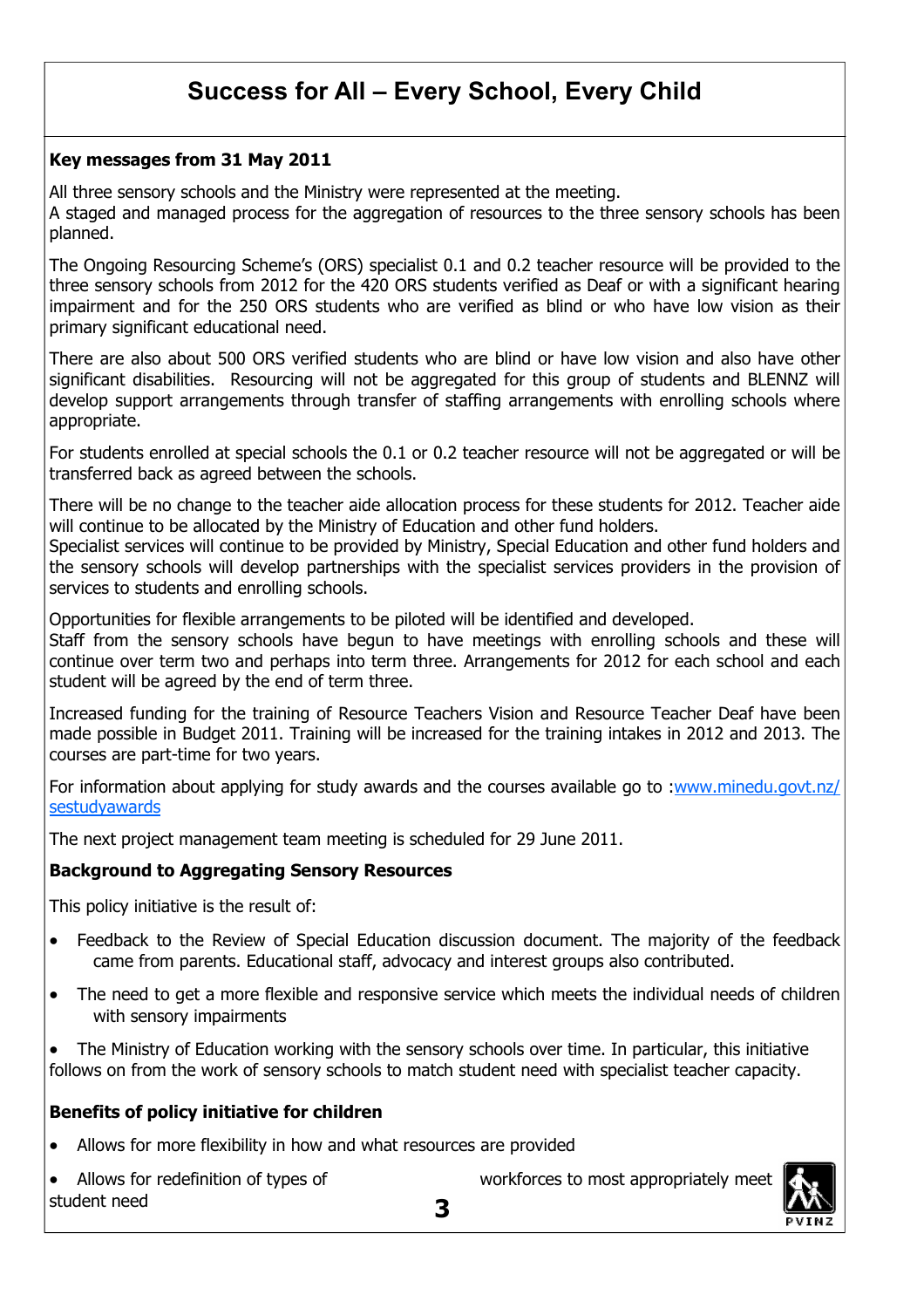# Success for All – Every School, Every Child

- Will strengthen relationships between sensory schools and regular schools which have child r e n with a sensory impairment on their rolls
- will allow for more direct access to specialist teachers
- supports specialist teachers to manage workloads efficiently to meet the needs of individual students
- allows opportunity to strengthen and build professional development of those working around children with sensory impairments
- contributes to lifting confidence of schools through providing better training and understanding
- will increase access to a wider range of services by families
- strengthen collaborative approach of the team to supporting the learning needs of individual children.

#### **Contacts**

Yvonne Hope Project Manager Ministry of Education yvonne.hope@minedu.govt.nz

Bernie Mulcahy, Principal, van Asch Deaf Education Centre bmulcahy@vanasch.school.nz

Jane Wells, Principal, BLENNZ jane.wells@blennz.school.nz

David Foster, Principal, Kelston Deaf Education Centre davidf@kdec.school.nz

#### PVI Response

Parents, for many years PVI and the united Blindness Sector have advocated for a more fair system of allocation of the precious ORRS resource. We have long championed the view that those that best understand the education and social needs of our children should in fact control the funding. The latest initiative from the 2011 Budget, as a result of the REVIEW of Special Education creates an opportunity for this to happen. The **Blind** and Low Vision Education Network of New Zealand known as BLENNZ now stands to be a fundholder of the 0.1 and 0.2 of the specialist teacher component of ORRS funding that as a result with grow more Resource Teachers of Vision known as RTVs, 30 we believe.

#### Parents: - How can we support this process?

- Clearly you need to decide if your child is primarily Blind/Vision Impaired with no other disability impacting on learning difficulties/learning outcomes. If this is the case for your ORRS funded child then please support BLENNZ in ensuring the resource of the 0.1 or the 0.2 is transferred from the school directly to BLENNZ. The smart money would be to allocate this resource directly to BLENNZ without having to go through the respective schools….
- If your child has other disabilities then you may wish to talk with your local staff from BLENNZ as there might be a way for BLENNZ to be the fund-holder of this resource as well as address the needs of your child. Remember BLENNZ has been providing services for children with complex needs for many years. The expertise that exists within BLENNZ probably does not exist anywhere else as it relates to complex learning needs inclusive of sight loss.
- Be prepared for some schools to try and keep this resource advising we can do it better. My advice to this is, "place the resource in the hands of people that best understand blindness and vision impaired education needs".

Paul.

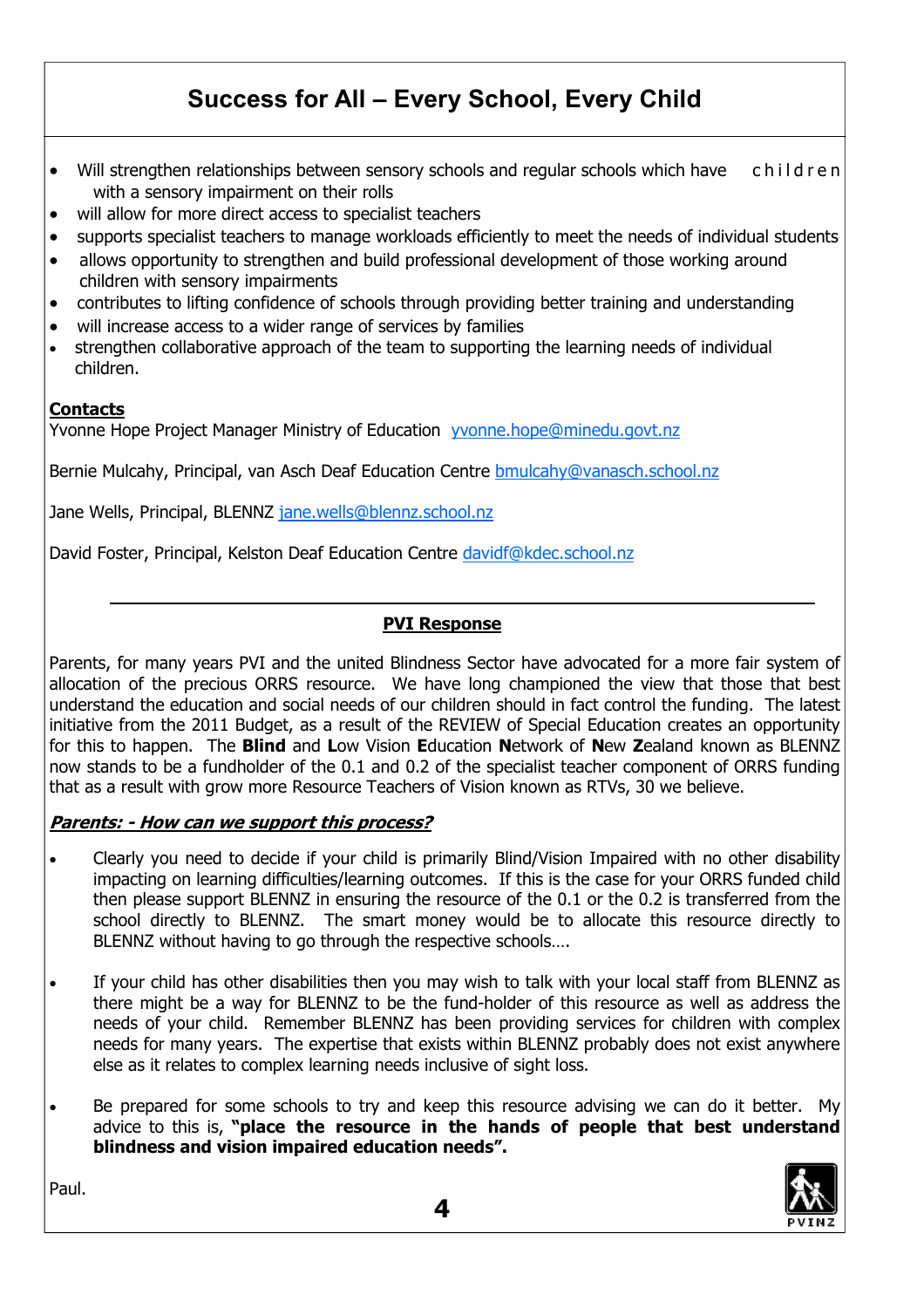# Pacific Vision International Equipment Application Form

In the previous 'Vision" we notified you of the very generous offer from Pacific Vision International for free equipment.



In case you did not read the conditions they are: -

- 1: You must be a member of the RNZFB and/or enrolled with BLENNZ. (Vision Resource Centre) Studying in New Zealand or in main-stream education in New Zealand.
- 2: Your application must be a companied by a letter of support from the RNZFB or a Visual Resource Teacher. That you can use the equipment and why you should receive some equipment.
- 3: The equipment cannot be sold or lent out, if/when it is no longer needed the equipment must be returned to Pacific Vision Unit 25, Newpark Estate 105 Bamford Street, Woolston, Christchurch 8023
- 4: All equipment must be insured
- 5: There will be a panel of people from the RNZFB, BLENNZ, PVI and a Member of the RNZFB. From these Applications, this panel will decide who gets the equipment.

Student's Name: Age:

Pre –School, School, Tertiary Provider:

Address of Applicant (Not a PO Box number):

Request for said piece/pieces of equipment:

Intended outcome if application is successful:

Documented proof of previous unsuccessful application, please attach:

To be signed by:

Student: (If appropriate) example a set of the Parent/Caregiver:

Resource Teacher Vision: And or RNZFB Staff:

For Office Use Only: Decision of Panel:

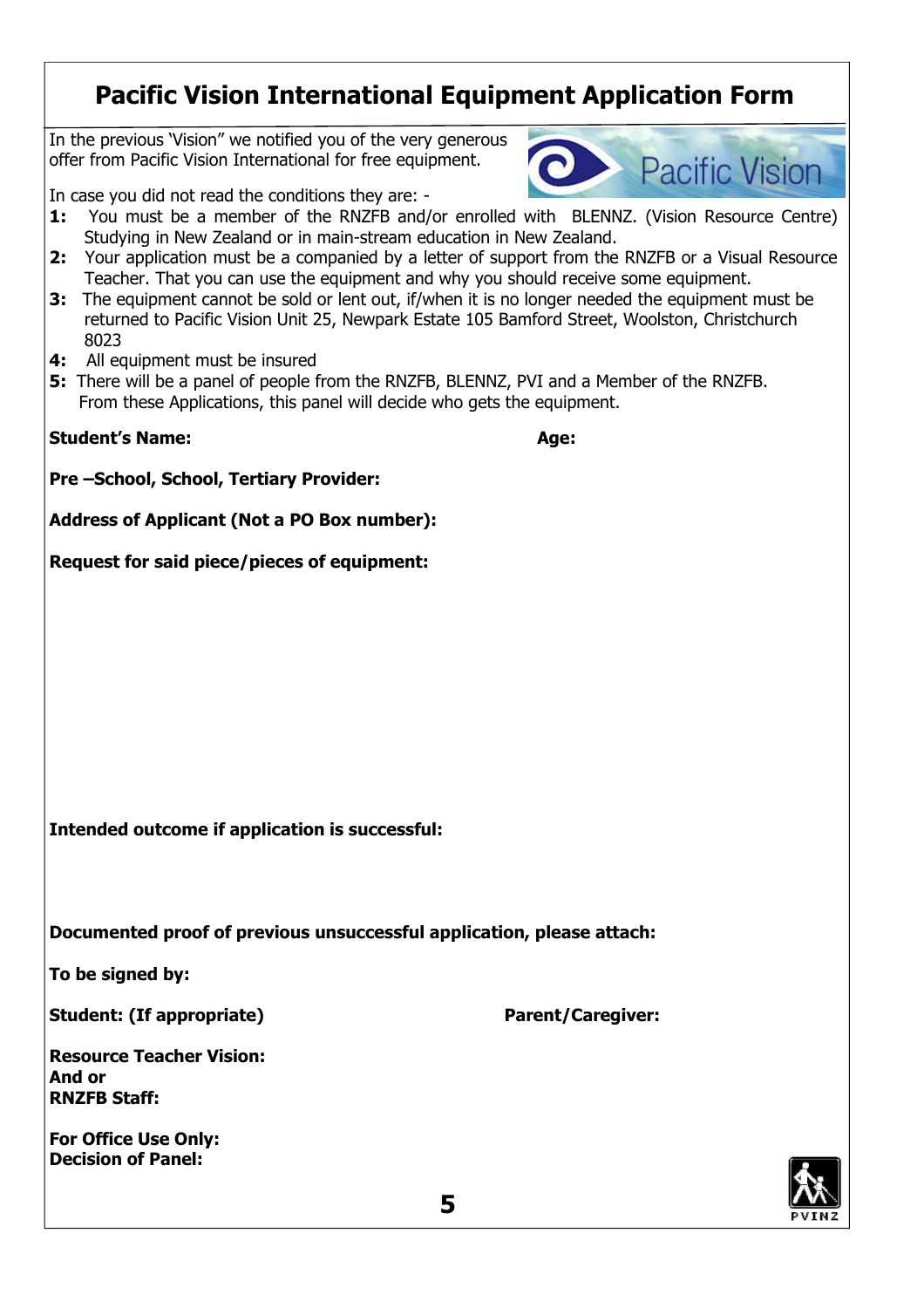# Current PVI Advocacy

PVI is currently working with the Ministry of Health and Education to progress the unmet needs of the "See Here" campaign. Our concerns are:

• How the MoH in particular Disability Support Services manage the Childrens Spectacle Subsidy? PVI believes a relook at this subsidy, re a more appropriate allocation might be required a wider entitlement (currently limited to Community Services Card holders, and an attitude from this

National led government that this subsidy should be seen as an investment in our children.

• Improved data collection and collation between the MoE and MoH ...encouraging signs here

#### Other areas of Advocacy are:

- Soon I will be providing support for a Mother and her child around IEP learning outcomes
- PVI has sought a meeting with the Board of the RNZFB in an attempt to better communicate our views around consumer funding
- PVI is working with the Ministry of Education to achieve better parent information outcomes particularly around the outcomes of the Review of Special Education
- PVI has committed much time and funding over the last 5 years to progress the needs of the unpaid carer such as parents of disabled children. As a result of this we were an integral part of the Carers Strategy, we are now an integral part of the "We Care" campaign visit facebook WeCareNZ twitter#wecarenz and www.wecare.org.nz become involved….make a positive

#### "POSITIVE ADVOCACY"

Refer to page 8 for the entire story. If a school is performing outstandingly well then let us celebrate this by giving them some positive exposure….

Hi Paul,

I am Kirsty Cathcart, Levi Jeffery's teacher from Woodstock School. Attached is some information and photos of what we have been getting up to at Woodstock School to raise awareness for visually impaired people. Although Levi is the only blind child that attends our school, learning about Blind Awareness has been of great benefit to the students and also us teachers! Focussing on this with the students in my class has allowed for them to get an insight into the daily life, and obstacles Levi has to 'work with' every day.

We aim to include Levi in everything we do in Room Six – he may have to have things altered slightly to meet his abilities, however he always does everything we do… From school performances through to computer time and individualised learning groups in reading, writing and maths. I am very lucky to have such a great teacher aide team working in class along side Levi, this team consists of Jenni Edwards, Nardia Wallis, Trudy Knighton RTV and Jan Billington. They all have individual ways of meeting Levi's needs with initiative and persistence - which is really great as it allows me to share my time and attention with the other children in Room Six also.

Levi is a really neat kid and both myself and the children in Room Six thoroughly enjoy having him in our class!

Kind regards, Kirsty Cathcart Teacher Woodstock School

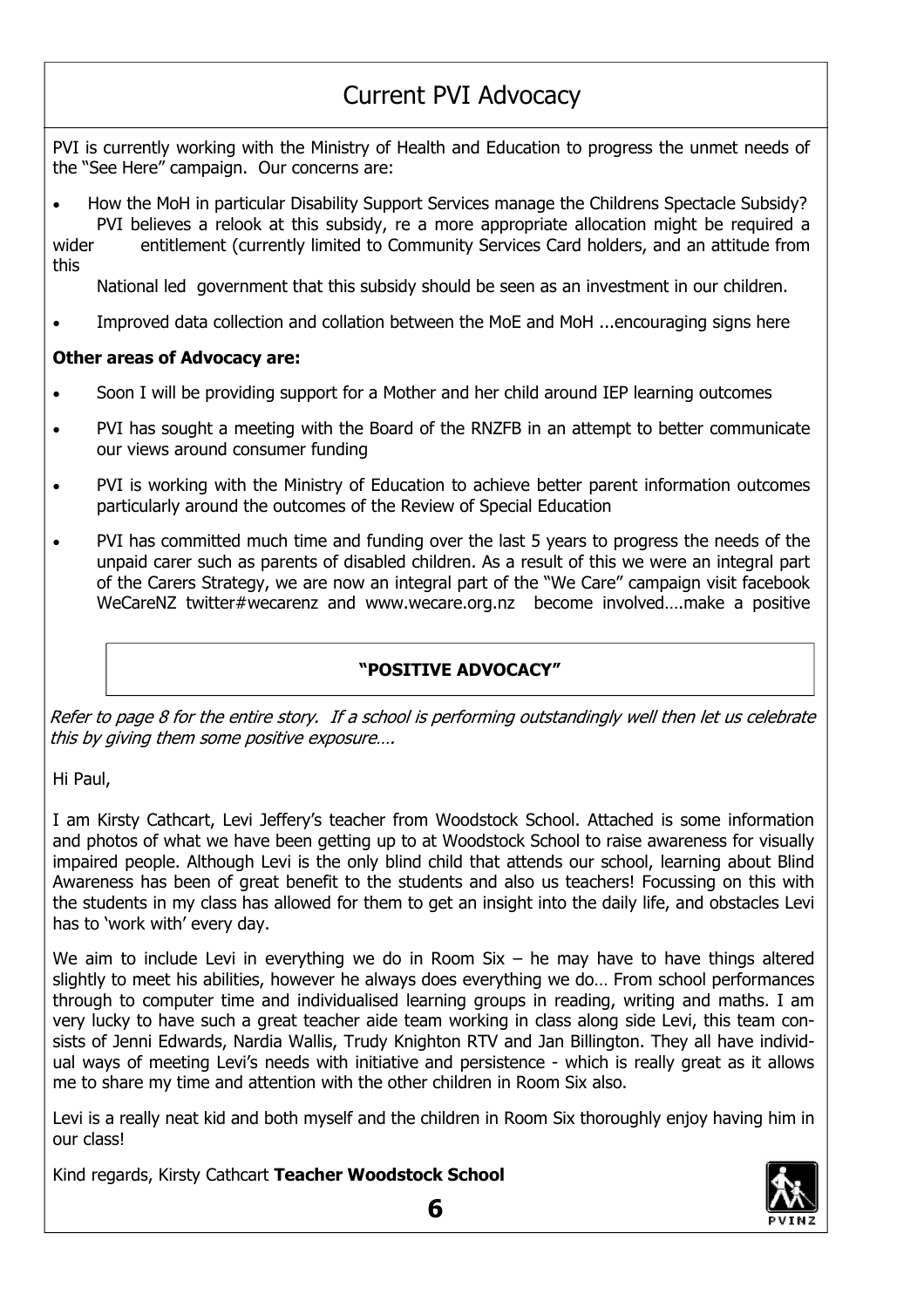## WELCOME TO HOLLAND

I am often asked to describe the experience of raising a child with a disability – to try to help people who have not shared that unique experience to understand it. To imagine how it would feel.

It's like this….

When you're going to have a baby, it's like planning a fabulous vacation

trip – to Italy. You buy a bunch of guidebooks and make wonderful plans. The Colloseum. Michelangelo's David. The gondolas in Venice. You may even learn some handy phrases in Italian. It's all very exciting.

After months of eager anticipation, the day finally arrives. You pack your bags and off you go. Several hours later the plane lands. The Stewardess comes in and says, "Welcome to Holland".

"HOLLAND?" you say. "What do you mean Holland? I signed up for Italy. All my life I've dreamed of going to Italy."

But there's been a change of flight plan. They've landed in Holland and there you must stay. The important thing is that they haven't taken you to a horrible, disgusting, filthy place, full of pestilence, famine and disease. It's just a different place.

So you must go out and buy new guide books. And you must learn a whole new language. And you will meet a whole new group of people you would never have met.

It's just a different place. It's slower-paced than Italy, less flashy than Italy. But after you've been there for a while and you catch your breath, you look around and you begin to notice that Holland has windmills. Holland has tulips. Holland even has Rembrandts.

But everyone you know is busy coming and going from Italy, and they're bragging about what a wonderful time they had there. And for the rest of your life, you will say, "Yes that's where I was supposed to go. That's what I had planned."

And the pain of that will never, ever, ever go away, because the loss of that dream is a very significant loss.

But if you spend your life mourning the fact that you didn't get to Italy, you may never be free to enjoy the very special, the very lovely things about Holland."

By Emily Pearl Kingsley

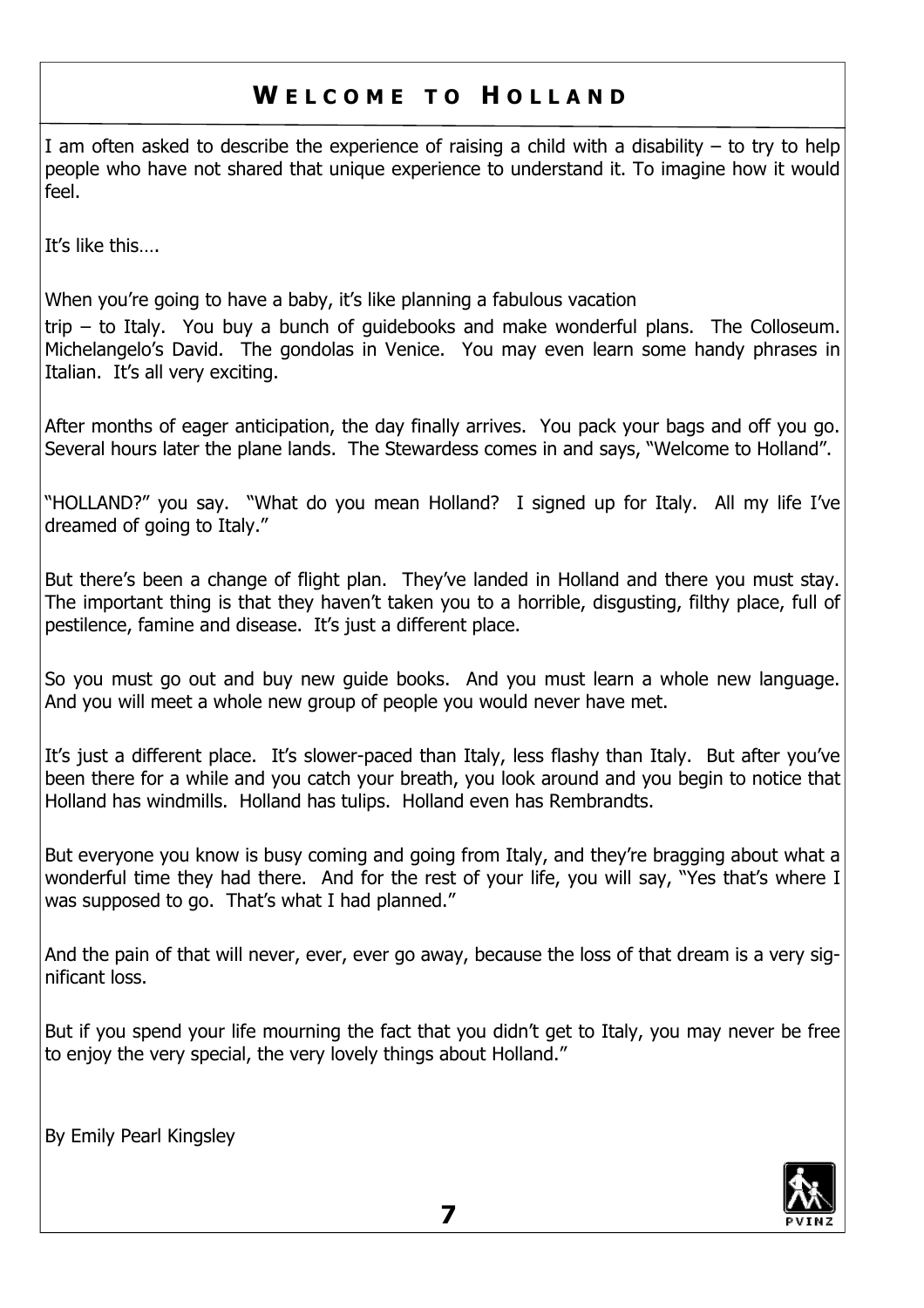## An Example on an Inclusive School and Inclusive Practice….

#### Blindness Awareness at Woodstock School

#### Red Puppy Bikkie Day

To help build awareness for the Royal New Zealand Blind Foundation, Woodstock School raised funds by having a Red Puppy Bikkie day bake-off on Friday  $1<sup>st</sup>$  April. Children baked and decorated their own batch of cookies and bought their best Bikkie to school to be judged, along with a gold coin donation to support the cause. Room Six children went around each class throughout the day awarding prizes for the best Bikkie winners.

#### Blindness awareness in Room Six

Levi Jeffery is a blind student at Woodstock School, in Room Six. The children in his classroom are always showing great interest in Braille and the different ways Levi learns alongside them. We thought it would be a great idea to 'celebrate' Levi's special needs and abilities by having a blind awareness day in Room Six on national Red Puppy Bikkie Day. The children participated in a variety of activities to learn more about what it might be like to be blind.

We started by exploring reading and writing the Braille alphabet and numbers and had a go at writing our own names in Braille along with other 'secret' Braille messages. We discussed how even though the sense of sight is missing the other 4 senses are heightened, and tested this out by eating our lunch blind folded  $-$  this was a very new and interesting experience… especially trying to unwrap Glad wrap packages and eat yoghurts without making a mess! The children had a go at colouring in textured pictures blindfolded. These pictures were created with a bumpy and risen Creative paint, so the children had to feel the picture outlines using their fingers. Levi and his Teacher Aide, Nardia, then showed us how Levi moves around the school. The children learnt that blind people use the edge of their hand to feel surfaces, walk alongside walls and can also be helped by others guiding them through voice and sound. The children got into buddies and helped to guide one another around the school property. They discovered it is very important to give clear and precise directions and to warn a blind person if there is a change in level, such as a step down or up **before** they get to it so the blind person can prepare themselves.

Overall the children had a great day learning more about blind awareness. They have been able to transfer this enthusiasm and learning



to better understand Levi's daily life and the obstacles visually impaired people have to overcome every day, and they can now implement better ways of helping Levi in his learning and manoeuvrability in Room Six.

We also had a visit from a visually impaired lady and her Guide Dog a few weeks later. The children had lots of great questions to ask and found out lots of useful information.

As a teacher, I found the PDF textbook 'Look Out<br>For Each Other, Years 1-3', from the For Each Other, Years 1-3', from the www.rnzfb.org.nz website was very helpful for ideas and more information on how to teach blind awareness to children of such a young age.

Regards, Kirsty Cathcart (Room Six Classroom Teacher)

One of many schools and teachers displaying



inclusive practice as we have always wished. Well-done Levi, Parents — Maxine & Keith, Classroom Teacher — Kirsty and the Woodstock School Hamilton.

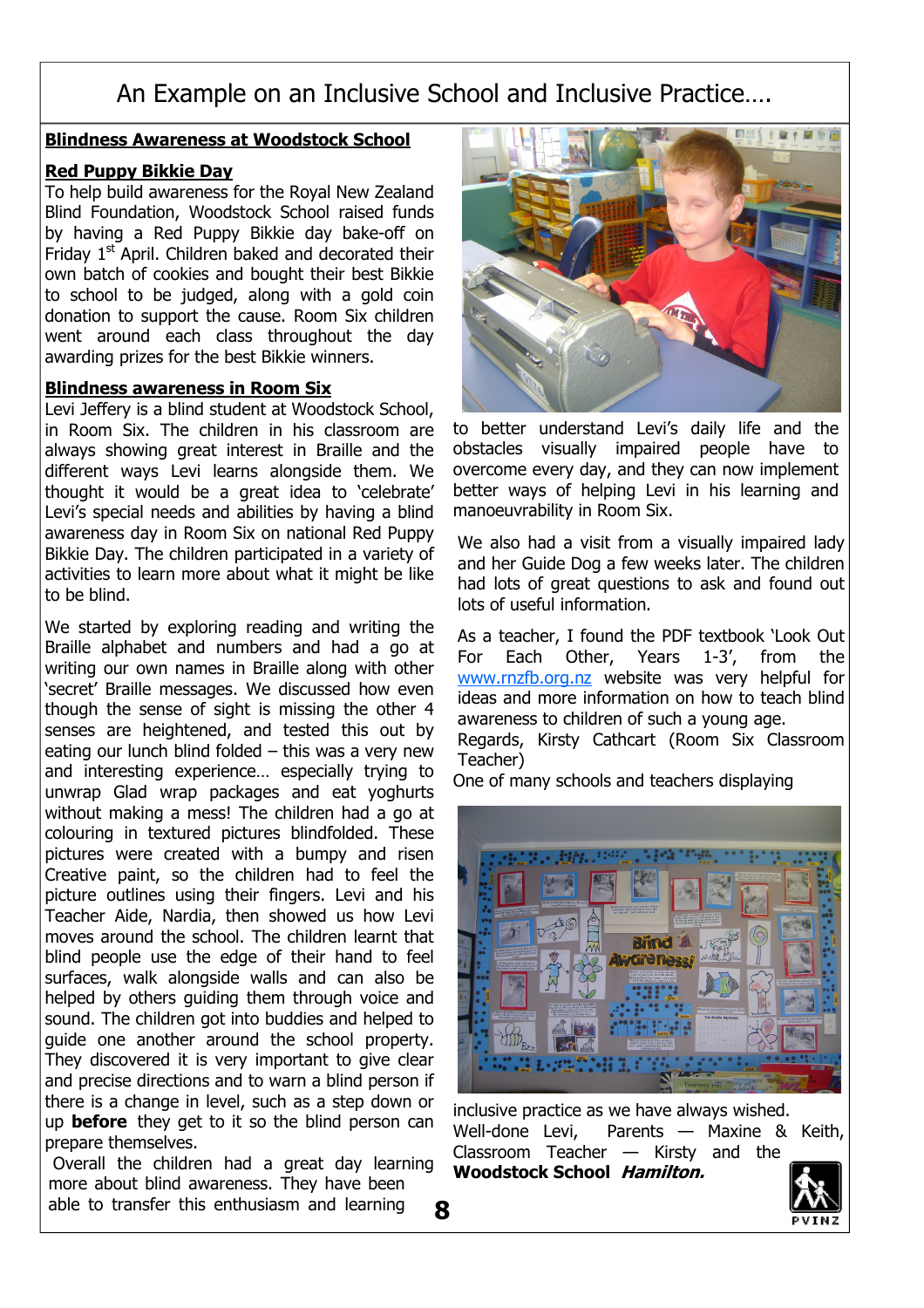# Too Busy for a Friend?

One day a teacher asked her students to list the names of the other students in the room on two sheets of paper, leaving a space between each name.

Then she told them to think of the nicest thing they could say about each of their classmates and write it down.

It took the remainder of the class period to finish their assignment, and as the students left the room, each one handed in the papers.

That Saturday, the teacher wrote down the name of each student on a separate sheet of paper, and listed what everyone else had said about that individual.

On Monday, she gave each student his or her list. Before long, the entire class was smiling. 'Really?' she heard whispered. 'I never knew that I meant anything to anyone!' and, 'I didn't know others liked me so much,' were most of the comments.

No one ever mentioned those papers in class again. She never knew if they discussed them after class or with their parents, but it didn't matter.. The exercise had accomplished its purpose. The students were happy with themselves and one another. That group of students moved on.

Several years later, one of the students was killed in Vietnam and his teacher attended the funeral of that special student. She had never seen a serviceman in a military coffin before. He looked so handsome, so mature..

The church was packed with his friends. One by one those who loved him took a last walk by the coffin. The teacher was the last one to bless the coffin.

As she stood there, one of the soldiers who acted as pallbearer came up to her. 'Were you Mark's math teacher?' he asked. She nodded: 'yes.' Then he said: 'Mark talked about you a lot.'

After the funeral, most of Mark's former classmates went together to a luncheon. Mark's mother and father were there, obviously waiting to speak with his teacher.

'We want to show you something,' his father said, taking a wallet out of his pocket 'They found this on Mark when he was killed. We thought you might recognize it.'

Opening the billfold, he carefully removed two worn pieces of notebook paper that had obviously been taped, folded and refolded many times.. The teacher knew without looking that the papers were the ones on which she had listed all the good things each of Mark's classmates had said about him.

'Thank you so much for doing that,' Mark's mother said. 'As you can see, Mark treasured it.'

All of Mark's former classmates started to gather around. Charlie smiled rather sheepishly and said, 'I still have my list. It's in the top drawer of my desk at home.'

Chuck's wife said, 'Chuck asked me to put his in our wedding album.' 'I have mine too,' Marilyn said. 'It's in my diary' Then Vicki, another classmate, reached into her pocketbook, took out her wallet and showed her worn and frazzled list to the group. 'I carry this with me at all times,' Vicki said and without batting an eyelash, she continued: 'I think we all saved our lists'

That's when the teacher finally sat down and cried. She cried for Mark and for all his friends who would never see him again.

The density of people in society is so thick that we forget that life will end one day. And we don't know when that one day will be. So please, tell the people you love and care for, that they are special and important. Tell them, before it is too late!



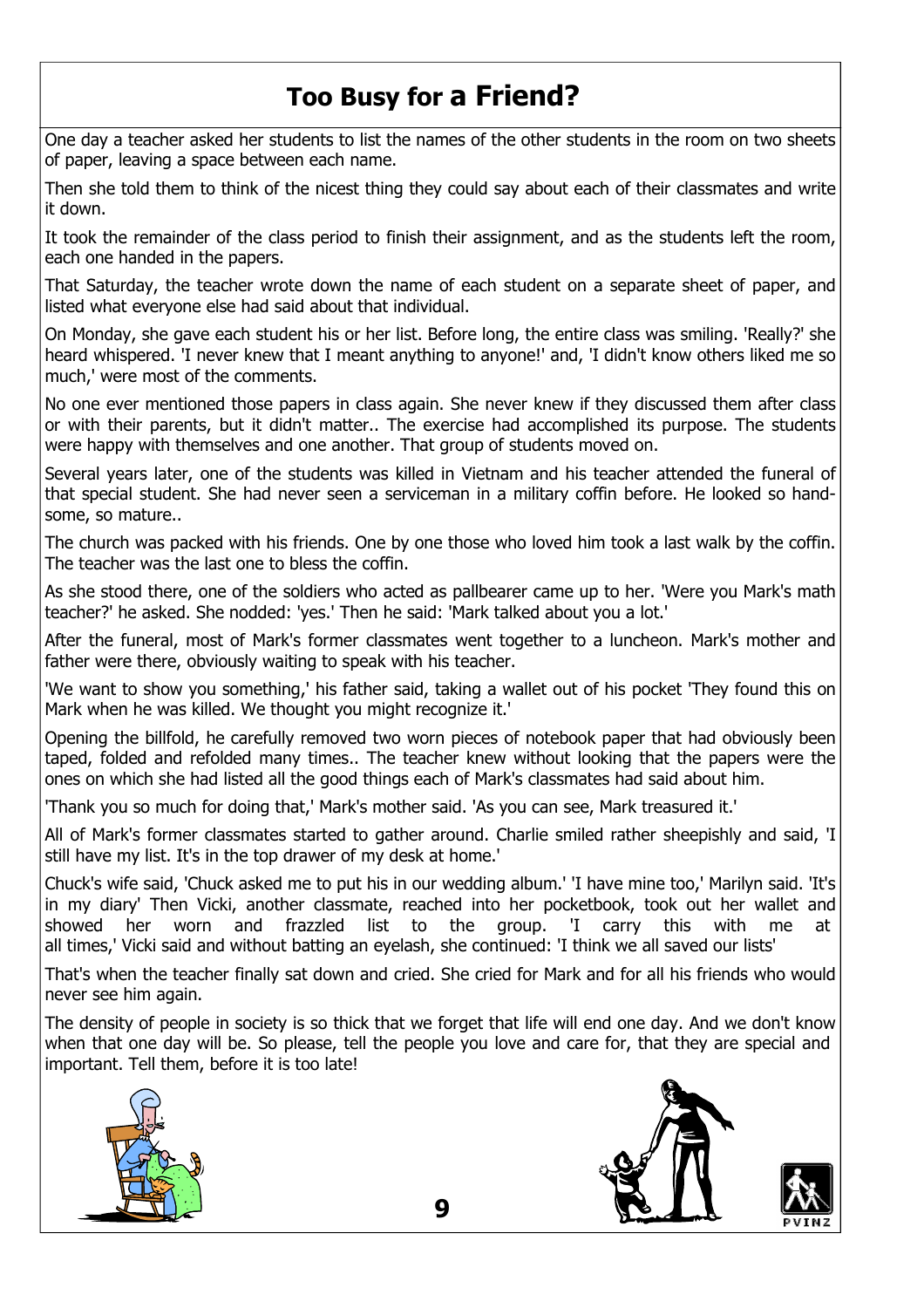# A new model of supporting People With Disabilities…..

#### http://www.moh.govt.nz/moh.nsf/indexmh/disability-keyprojects-model#Background

#### About the new model

Disabled people want a good life and more choice and control over support they receive. After talking to disabled people, their families, providers and the wider disability sector, the Disability Support Services (DSS) Group at the Ministry of Health has developed a new model for disability support services. DSS are demonstrating this new model in Tauranga/Western Bay of Plenty over the next year, working with the local community to make sure the model works well.

#### What is different about the new model?

**OLD WAY** - Someone else makes decisions about what support you get and when you get it

NEW WAY - With support, you decide what's important to you to have a good life

The new model has four components:

- Information and assistance Local Area Coordinators walk alongside the disabled person, help them work out what they want from life, help them build community networks
- Funding Moving towards giving funding rather than types and levels of services and increased use of self assessment (Note: funding is not given directly to the disabled person. Allocated hours are given a monetary value which the person can decide how to use and who to pay, within MoH policy)
- Buying support More choice and control over what disabled people can buy with the funding by increasing availability of Individualised Funding and making supports more flexible
- **Quality of support** Better ways for disabled people, MoH and providers to confirm that people are having a good life.

#### Background on Local Area Coordination

Local Area Coordination was originally developed in Western Australia in the late 1980s, and has been introduced in several other jurisdictions since that time. For example, it has been introduced into Oueensland,<br>Oueensland, the Australian Capital Territory and in many areas of Scotland. Australian Capital Territory and in

Local Area Coordination involves a person working with individuals, families and communities to make a practical difference to disabled people's everyday lives. It is based on developing ongoing and in-depth relationships with disabled people (and their families) with a view to disabled people identifying what represents a good life for them, and the coordinator working with family and community resources to make that happen.

#### Report on Self Assessment Models Practice and Tools, November 2010

This report was prepared by Dr Carol MacDonald for the New Zealand Needs Assessment and Service Coordination Association Inc, on behalf of the New Zealand Ministry of Health. The report will contribute to a programme of work currently underway to develop and implement a new model for supporting disabled people in New Zealand.

The report will help the Programme to develop options and recommendations on how to offer greater use of self assessment, and reduced use of assessments by professionals, plus a move towards allocating indicative funding to a person, rather than types of service. These changes will be implemented and evaluated in 2011 at a Demonstration Site based in the Tauranga/ Western Bay of Plenty region of New Zealand.

PVI is encouraged by these changes however, without proper resourcing that is funding no amount of tinkering will work. The sooner **P**eople With Disabilities inclusive of our children are funded appropriately then, and only then, will the above changes mean anything……

I am also reminded of a saying that haunts me, "If you rely on the Government for funding and support for your loved one, then be prepared to be disappointed".

We need to take action ensuri9ng our children have supports other than us as family..... We need to learn how to ask others in to help. **Example 20** .....Challenging aye!



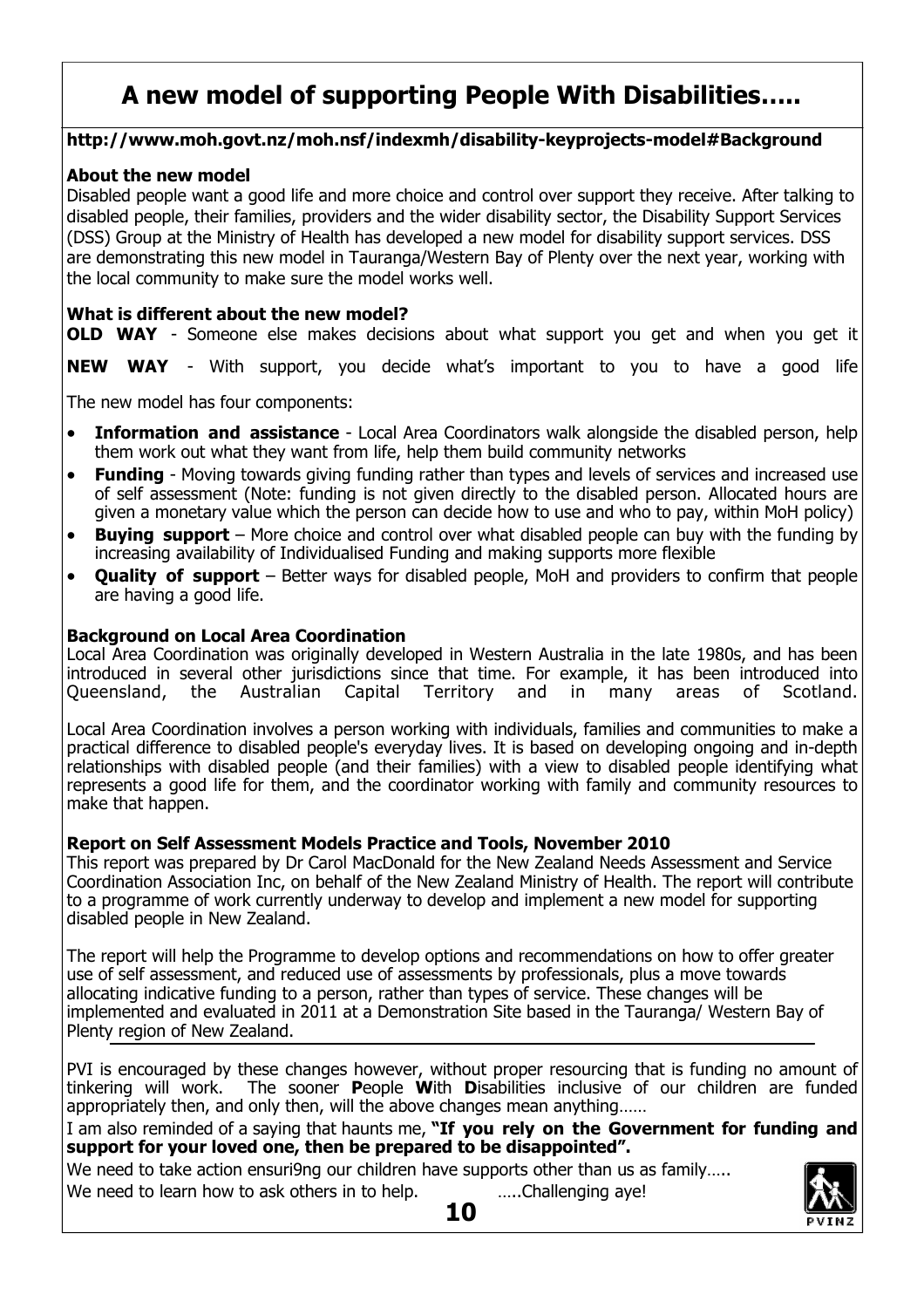## **Transition Expo 2011**

#### The progression from school to community life

#### Hosted by Parent & Family Resource Centre (PFRC) & Ministry of Social Development (MSD)

#### When: Thursday 7 July 2011

#### Where: AMI Netball Centre, 7 Allison Ferguson Drive, St. Johns, Auckland

#### Time: 9am – 2.30pm

The Transition Expo features most Auckland Transition Providers and an array of leisure, recreation, sports and information providers. Transition providers are contracted by the MSD to facilitate a smooth progression from school to community life for a young person with a disability who is ORS (Ongoing Resourcing Scheme) funded. In their final years at school transition coordinators help the student with a disability, their family and education professionals from the school to decide upon an appropriate community placement for post-school life. This is an important decision for any young person and requires planning and knowledge.

This Expo is suitable for all students aged between 14-21 years who are ORS funded, parents, family members, caregivers, education experts, careers advisors, school transition coordinators, teachers and all those involved in the care of a young adult with a disability.

Transition Providers and 'leisure' providers will each have a stall providing information, pamphlets, booklets, DVD's and promotional material. Representatives from each organisation will be available for advice, including WINZ and Ministry of Education. There will also be presentations given by each Transition Provider demonstrating their point of difference and philosophy. Although this Expo is aimed at ORS funded students, all students with a disability and those involved in the disability sector would benefit from information available on the day. A cafeteria will be open for purchase of food and drinks.

Please contact PFRC for further information on (09) 636-0351 or pfrcadmin@pfrc.org.nz

#### P O Box 13385 Onehunga Auckland 1643 P: (09) 636 0351 F: (09) 636 0354 E: pfrcadmin@pfrc.org.nz www.pfrc.org.nz

#### Tuesday 27th June 2011—Taken out of our comfort zone!

Today Marie and I experienced support from a staff from "Imagine Better". We were asked to think about how to help provide a vision for our daughter Jessica in supported flatting. What might our vision look like, what might Jessica wish and how do we go about achieving this….. Often we do not seek help and we often and end up procrastinating, end result nothing much changes…. Sound familiar? Key Drivers were: -

- Both of us are nearing retirement age and do not wish our children to feel obligated (-10 years)
- A vision whereby Jessica is in control and her family assist
- Relook at IF as a funding option, we think this might be better for Jessica, especially as the new pilot scheme will identify more autonomy for PWD and their families
- Options for Paul and Marie….

What we decided upon in the end was to call for a 'PATH" process, this is a process named **P**lanned Alternatives for Tomorrow with Hope....

We shall keep you posted, I was challenged as was Marie… I am beginning to think of a future in a more positive fashion….. Paul. 11

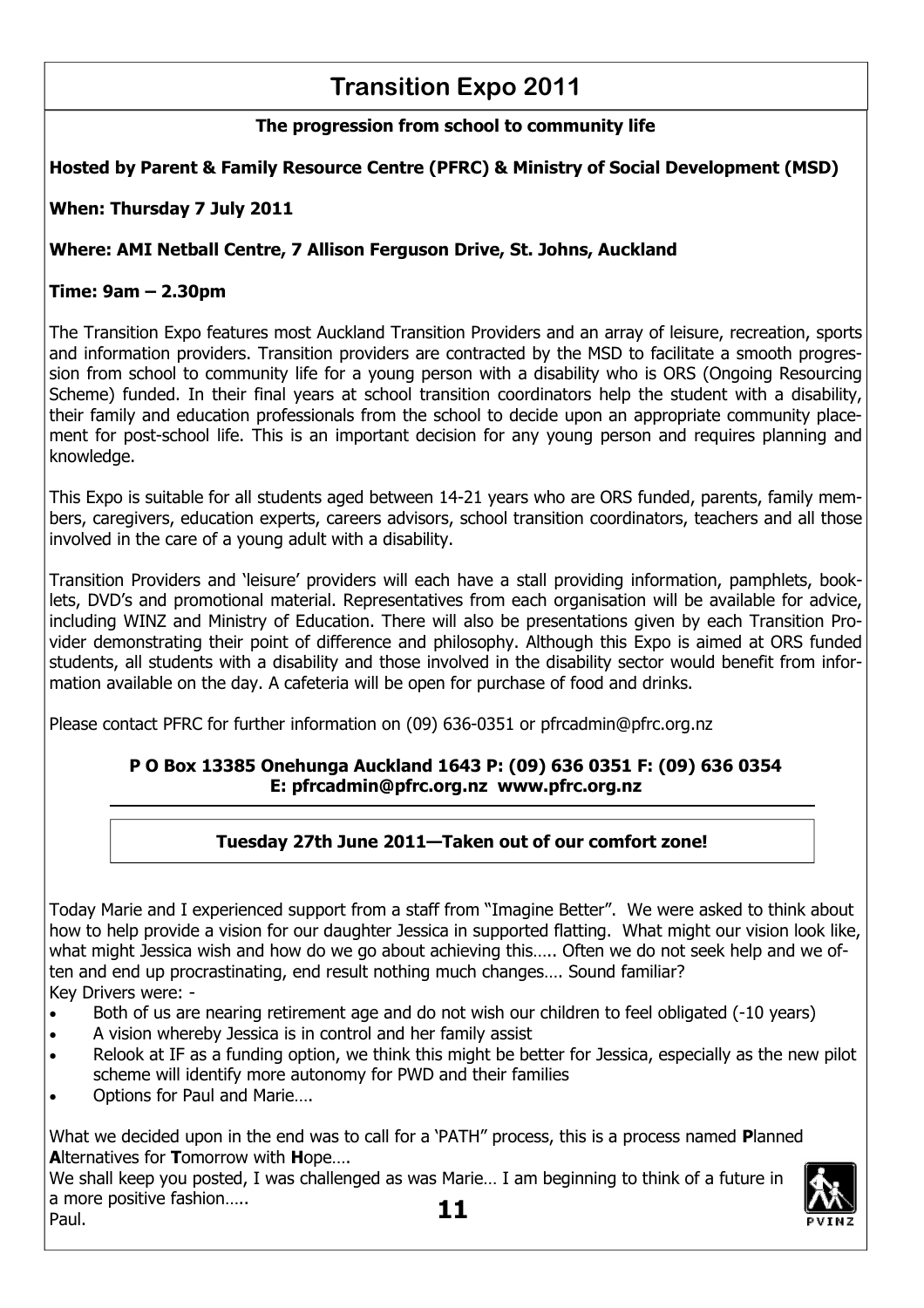# Transitions : - Coping with Change!

Parents, "Transition" is a process that can cause much grief and loss as we often do not wish to let go….. Please be aware that this feeling is normal and that it does take time to come to this realisation; that our disabled children will develop their own voice, their own independence and will probably leave home. When they leave home, we are often delighted at our new found energy levels and less stress in the home etc. Be prepared for this elation to be short lived and any change takes time to become a new normal behaviour. What have I learned re transitions..... They are ongoing, that is life-long and you should get better at coping with them!

#### **Transitions**

#### In the Beginning!

This is about the change of the first born or another child…… then to learn he/she has a disability...wow, read "Welcome to Holland" page 7, this will help. Factor fragile health of our children and you can understand why some of us parents do not cope too well. By talking with other parents who have lived or are living a similar journey is often supportive. Develop a relationship with your RNZFB Counsellor, it helps.

#### The Early Years

Often fraught with much angst. This angst is sadly often a reflection of our grieving…. It passes/or we get better at masking it. Remain strong in these formative years, be prepared to adapt, our children teach us that… the sooner we accept change, the better. Ensure both Mum and Dad share the load equally; Mum, let Dad in and Dad remember it's okay to come out of your cave and talk!

#### Early Childhood/School/Intermediate and **Secondary**

More change, he/she is growing up, will they care for him/her as I have? No they will not!

"To let them grow, we must learn to let go." Be prepared for all sorts of transitions through-out their school life. Change is constant with our children, our job is to become involved and be part of the process assisting professionals and display positive modelling for our children….

#### The Biggy, "Mum Dad I want to leave Home!!!!!!!"

Hopefully, this will not come as a surprise.

You all will have prepared for this and driving this process hopefully will be your son or daughter as you will have taught him/her good self advocacy skills. Below are some key indicators of successful transition planning: -

• Leaving School Transition to commence at least 2 years out from your child's 18th birthdate, ensure the IEP is focusing on this transition

• Make sure the transition is also addressing your needs as Mum and Dad. How is this going to include your wishes?

• What is the involvement of the wider community in the transition plan? Good transition plans involve the wider community from day 1 as this is where your child is going to be working/living.

• Be flexible with your thinking, be prepared to change your views

• Be brave, be strong and be prepared to ensure your child's needs will still need to be advocated for once he/she leaves school/home.

#### He/She has left Home, some freedom or so you thought!!!!

She is flatting now, but rings and texts me all the time. Is she coping? Is there anxiety, whose anxiety shall I be concerned about? Her's or mine! As time goes by, she is developing more independence, appears happier, and the staff at the home appear to be better connecting with her. I find though that I am constantly keeping an eye on her, ensuring she is well cared for...I do not think this feeling will ever change regardless of who is providing the care… Is this it? "Does it get any better than this?" I ask myself. Will she be a burden on the other family when we are no longer able to care?

Transition, it is a lifelong process that will test your relationship skills not only with your partner, but for all those for whom you care.

- Develop internal and external supports, circle of friends/circle of supports.
- Write down a plan for you and your needs
- Don't ever forget how to smell the roses...

Remember to smile and love 'Holland". You are a better person for all that life has thrown at you….

Paul.



12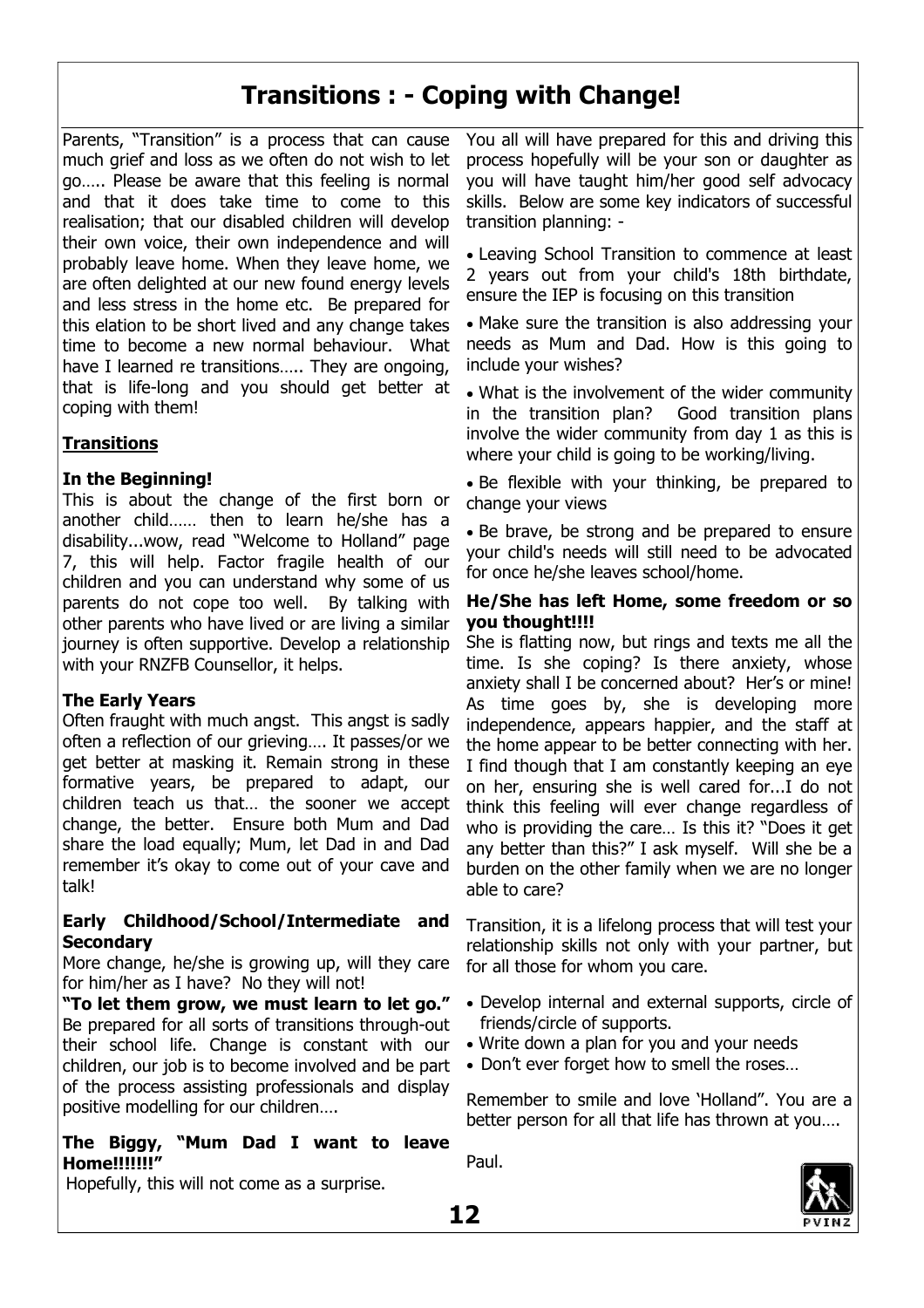# International Conference: Complex Learning Difficulties and Disabilities

#### Positive Path International presents: 4th-5th April 2012

Positive Path International will host a 2 day conference never seen before in New Zealand. The focus will be for educators, **parents**, health professionals and social services workers.

Topics will include children with complex needs, Fetal Alcohol Syndrome, Autistic Spectrum Disorder, ADHD, Sensory Disabilities and Specific Learning Disabilities.

The conference will deliver the latest international statistics and trends.

6 internationally recognized key note speakers including:

Professor Barry Carpenter OBE (United Kingdom)

#### Dr Phyllis Jones PhD (United States) Conference Date: 4th-5th April 2012

Conference Venue: Wintec House Hamilton New Zealand

#### **Highlights**

- Internationally recognized speakers
- 8 Workshops
- Latest international trends
- Opportunity to network with others

# Positive Path International

12 Glendale Drive, Hamilton 3204, New Zealand Phone: +64 7 8479742 , Mobile: +64 21479742

To register your interest or make enquiries please contact Jane Thistlethwaite on jane@positivepath.co.nz Positive Path International

## This boy is as quick as a flash!!!

A man in London walked into the produce section of his local Tesco's supermarket and asked to buy half a head of lettuce. The boy working in that department told him that they only sold whole heads of lettuce. The man was insistent that the boy ask the manager about the matter. Walking into the back room, the boy said to the manager, "Some old codger wants to buy a half a head of lettuce." As he finished his sentence, he turned around to find that the man was standing right behind him, so he quickly added, "and this gentleman kindly offered to buy the other half." The manager approved the deal and the man went on his way.| Later, the manager said to the boy," I was impressed with the way you got yourself out of that situation earlier, we like people who can think on their feet here, where are you from son?" "New Zealand, Sir," the boy replied. "Why did you leave New Zealand?" the manager asked. The boy said, "Sir, there's nothing but prostitutes and rugby players there." "Is that right?" replied the manager," My wife is from New Zealand!" "Really?" replied the boy, "Who'd she play for?"



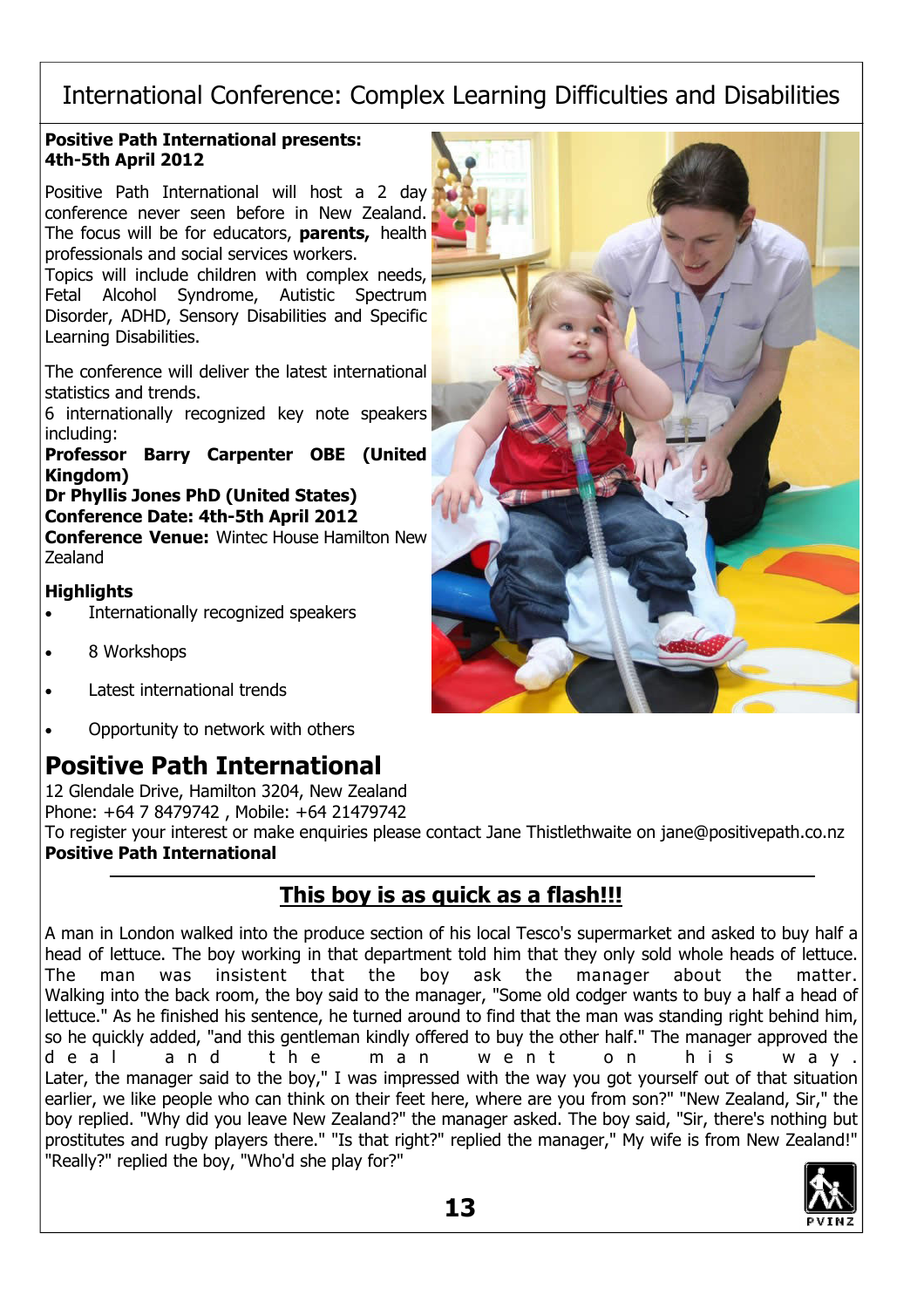## Bits and Pieces

#### Teacher Burnout:

I was talking with a Senior teacher from Nico's class yesterday and she told me she is taking a 1 year sabbatical. I asked if they had replacement for her (took ages to find a replacement at the beginning of the year for another teacher), "Nope not yet". Final piece of conversation was teacher saying her and a mate were going for 1 year... "Many Special Ed. Teachers do not last long because it so stressful,.... my comment was "Yes, I understand totally, but unfortunately, we parents do not get that choice". She went a few colours of red!...."mmmm good point' was her final comment.

What can we do to support these teachers more? There must be something!

Dionne

#### For the Mums

For all the mums out there who had to wait longer to hear a 1st word

Who spent more time in doctors' offices with their child than on play dates

Who endure the countless 'bad days' & the stares from other people.

For the mums whose child's first friend was their therapist.

For the mums who face disability everyday. WE SALUTE YOU LADIES!

#### My promise to my kids

I am not your friend.. I am your Mother

I will stalk you, flip out on you, lecture you and drive you insane

I will be your worst nightmare

I will hunt you down like a bloodhound when needed; Because I LOVE YOU!

When you understand that, I will know you are a responsible adult.

You will NEVER find someone who loves, prays, cares and worries about you more than I do.



#### From the ODI Newsletter

This email is a regular update from the Office for Disability Issues on our work and recent disabilityrelated news. Previous email updates are on our website at: www.odi.govt.nz/resources/ publications/e-mail-update.html

To be added to the Office for Disability Issues' email list, send an email to: odi@msd.govt.nz with 'subscribe' in the subject line.

#### Transition to tertiary education

Disability Services, Victoria University has produced a guide for students with impairments transitioning from secondary school to tertiary education. Chapters are on planning for your future, support at Victoria and funding options. The information on the DVD is spoken, in NZSL and captioned. For more information: www.victoria.ac.nz/disability/discover

#### **Transition Forum**  $-$  young disabled people

The Transition Forum is an opportunity to share and learn with others involved in supporting young disabled people and their families in their transition from school. Hosted by NZ Federation of Vocational and Support Services (VASS) and Association of Supported Employment NZ (ASENZ) the Forum will take place on 13 July 2011 in Wellington. Registration is open now. For more information on the programme and registration forms: www.nzvass.org.nz

#### My promise as a Voter re General Election 2011

To vote for the party that offers the best deal for:

• Our children's education/social and health needs

Paul

• Our needs as unpaid carers re the 'We Care Campaign"

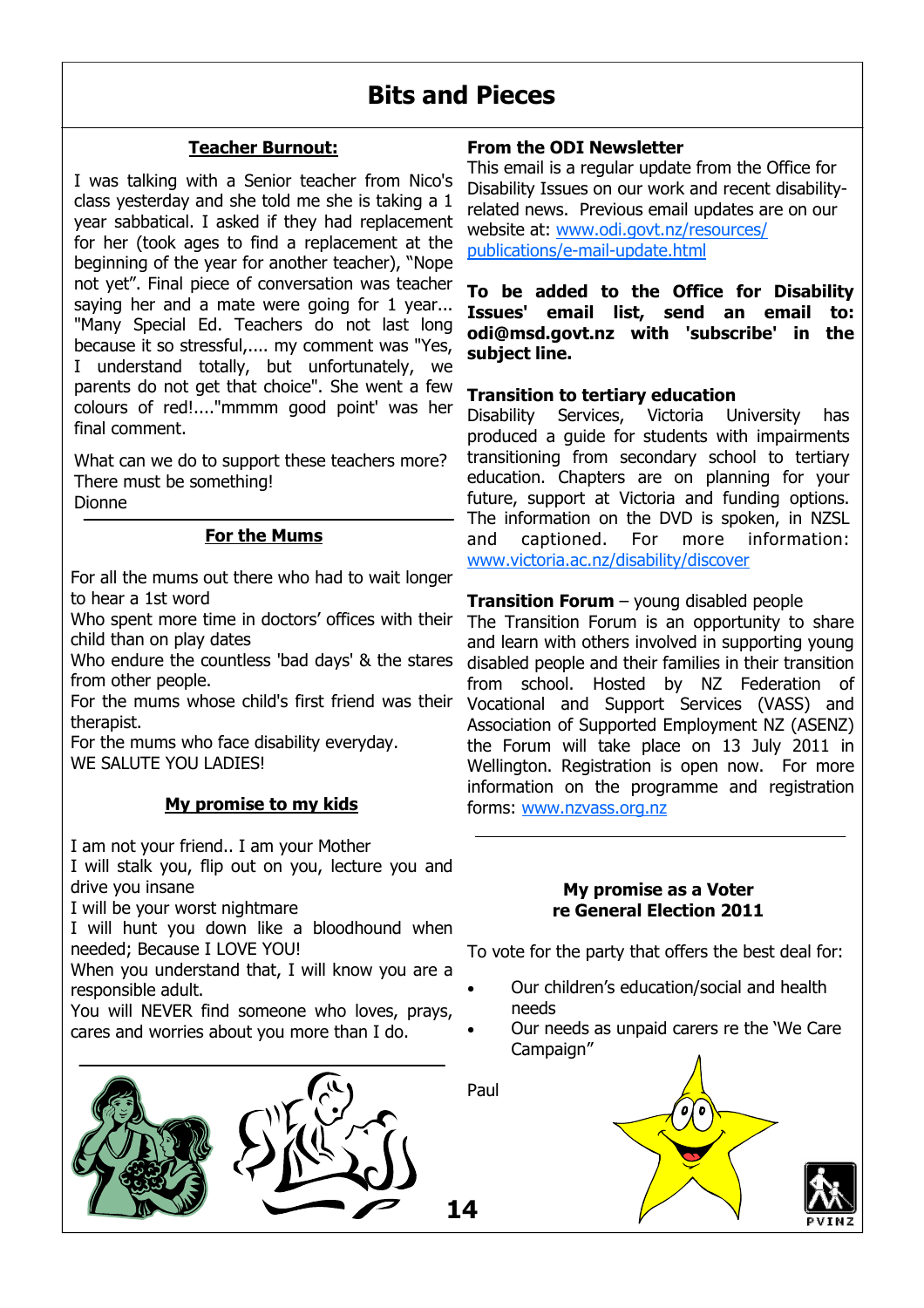## Websites and info…..

www.pvi.org.nz This is our website, check it out! www.blennz.school.nz The new BLENNZ website, take a look, well worth the journey!

www.kapomaori.com The official website of Ngati Kapo Aotearoa Inc

www.abcnz.org.nz The largest Blind Consumer group in N.Z. An excellent website.

www.humanware.com Excellent products

available for both Low Vision and Blind users.

www.pacificvision.org.nz This website has links to many international providers of Low Vision aids. www.biopticdriving.org This website explains how some low vision people can gain extra vision by using bioptic lens that in some cases enables them to drive legally!

www.aniridia.net: Anidiria Foundation **International** 

www.aniridia.org: Anidiria support www.albinism.org.nz New Zealand's website for those wishing to know more about Albinism.

www.nzord.org.nz This website has links to many international sites containing information concerning rare disorders. This site is the New Zealand link.

www.rnzfb.org.nz The website of the Royal New Zealand Foundation of the Blind.

www.quantech.com.au This website has good information on new Mountbatten training resources. Worth visiting if your child uses braille.

www.tsbvi.edu The Texas School for the Blind and Vision is a leading educational facility. Excellent information and links to other places. www.minedu.govt.nz The official Ministry of Education website. Good information, easy to use. www.varietyclub.org.nz The Variety Club may be able to provide financial assistance for children with special needs. I have found them most supportive and helpful in the past 09 522 3743.

www.parent2parent.org.nz Parent 2 Parent is a nationwide support group of parents who have children with special needs.

www.carers.net.nz This is the official website of Carers NZ. This website has excellent information on a range of carers needs. They produce an excellent

magazine called "Family Care". This magazine is free to all carers, just ring Sara at 09 406 0412 or email: info@carers.net.nz

www.napvi.org The National Association of Parents of Vision Impaired USA. Good website, note the section re parent matching.

www.cpsociety.org.nz NZ's Cerebral Palsy site an excellent website, very informative and easy to use. www.wrightslaw.com An excellent website

for tips on IEP's, it is USA based where laws are different, the tips and ideas are very similar.

15 www.zabonne.com Zabonne's website hosted by Ivan Pivac, much information regarding blind

and low vision aids, plus technology aids for children with additional disabilities.

www.maparentsupport.com: - a web site for parents to find support from others who have children with Microphthalmia Anophthalmia.

www. familytimes.co.nz a newspaper produced quarterly, ChCh and Auck based, well worth a read.

**RNZFB Holiday Home:** The RNZFB have one

Holiday Home available to rent for members. Located in Tauranga at \$50.00 per night. For further information contact Karen at the Tauranga RNZFB Office between 9.00am and 12.00noon on **07 578 2376.** 

The Koru Care: This charity is linked to Air N Z. They specialise in taking children with Special Needs to Disneyland/Gold Coast Australia. Contact 09 523 2456 to see if your child qualifies. There are also contacts at Wellington and Christchurch offices of Air New Zealand.

www.yesdisability.org.nz: Yes Disability Resource Centre in Albany. Note the Mothers support group known as Mum's @ Yes" Information Swap Network Group Meetings.

A CD called "A Family Affair", available from BLENNZ Homai Campus, 09 2667109 it gives good information re the National Assessment Services available at BLENNZ.

P a c i f i c V i s i o n : email Barry at barry@pvi.co. excellent low vision equipment.

**Parents:** - Feel free to write to the following Members of Parliament the good news (Positive Advocacy) or bad news concerning either your child's needs or yours as a parent!

Prime Minister: pm@ministers.govt.nz Minister of Education: atolley@ministers.govt.nz Minister of Disability Issues: tturia@ministers.govt.nz Minister Maori & Assoc Min Education: psharples@ministers.govt.nz Assoc Min of Education—Sp Ed:

rhide@ministers.govt.nz

#### PVI Regional Support Vacancies:

We need more parents to volunteer as Regional Representatives in the following areas: - Northland, Auckland, Waikato, Taranaki, Palmerston North, Dunedin and Southland. We need more parents acting as signposts to support other parents in your community. We wish to create teams within your own community hence sharing the workload. National Training is provided FREE normally 1 weekend per year. Support seminars will more than likely be provided in a community near where you live. If you have the time to give and wish to further support us please contact

Paul: 0800 312 019